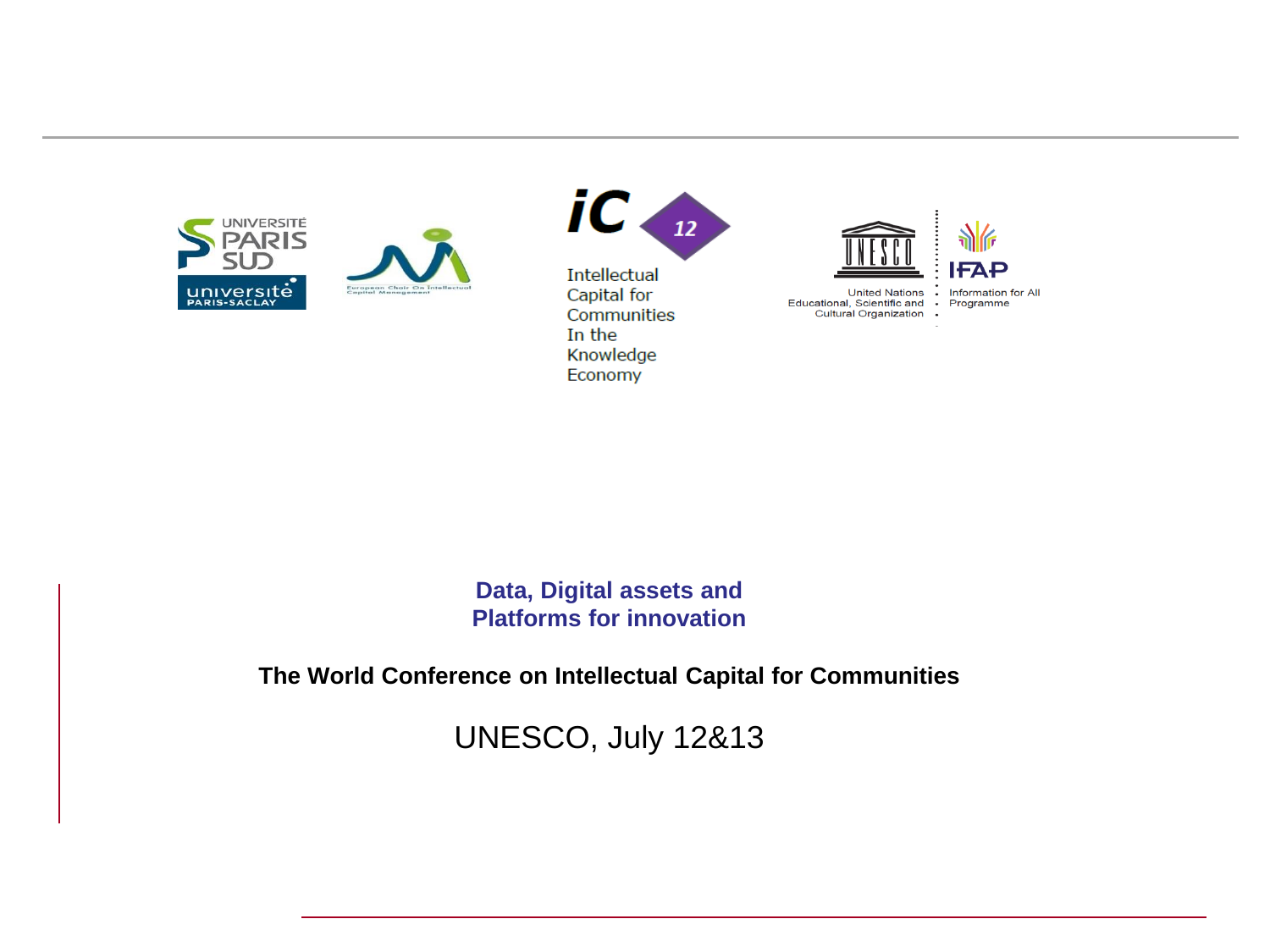





## **The platformic firm under the accelucted regime**

Ahmed Bounfour Professor European Chair on Intellectual Capital, Université Paris-Sud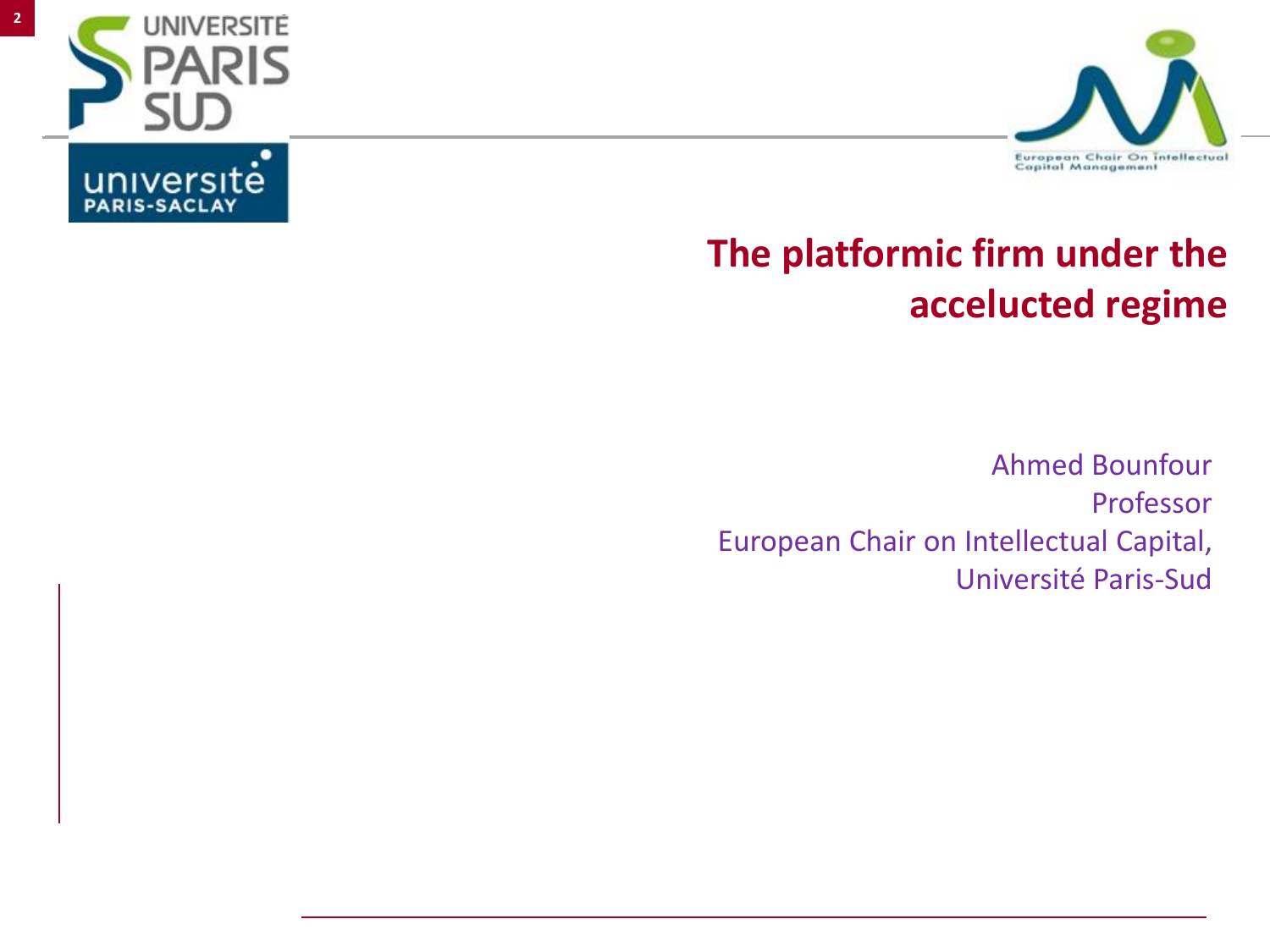# **-1- Context, Objectives and general approach to ISD programme**

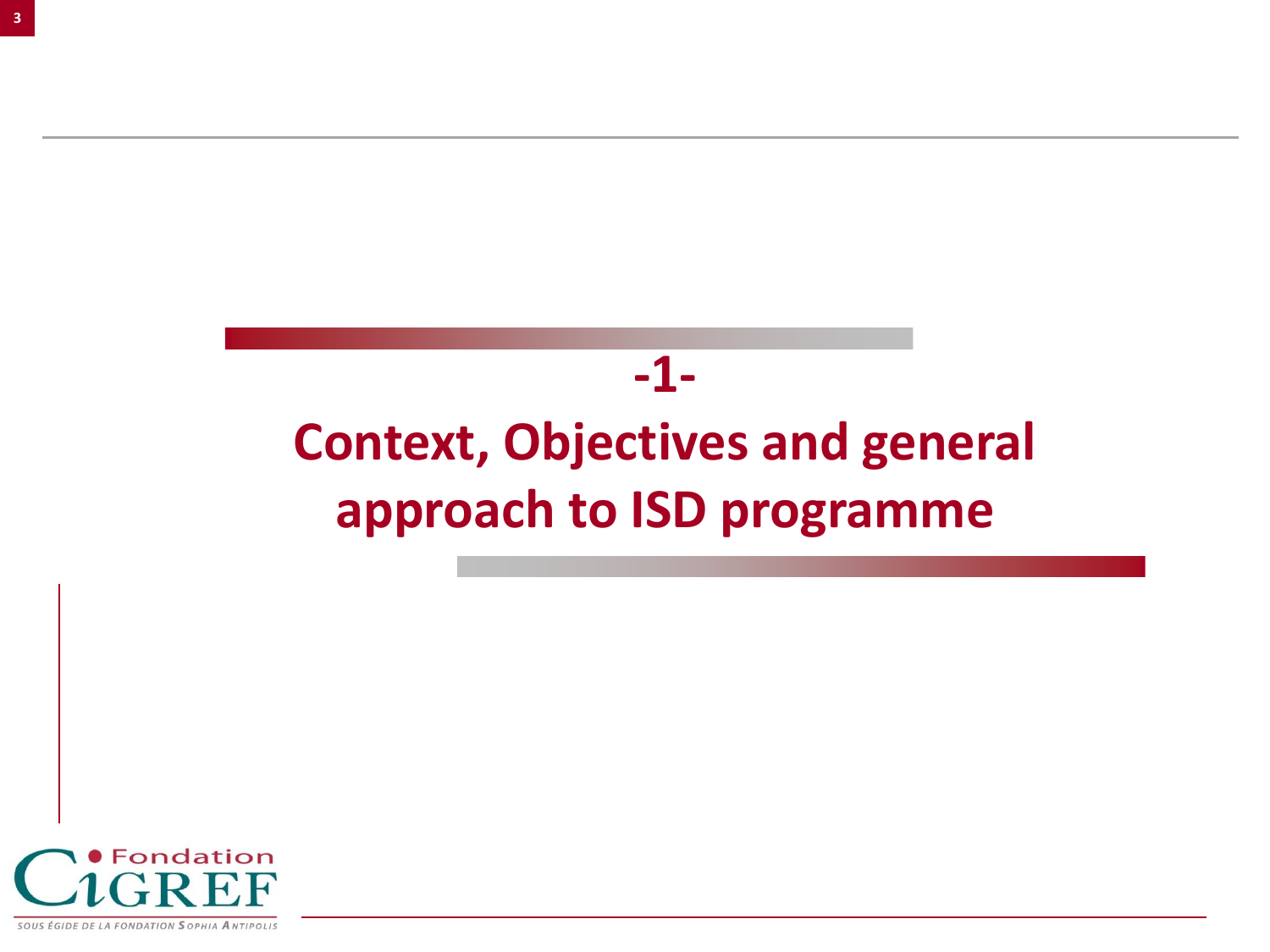- **Make the link between the past and the future of use of Information systems /digital resources (1970-2020)**
- **Draw the attention of Executives (CEOs, CIOs…) to the important strategic stakes, related to the transition from the industrial economy to the networked (knowledge/intangibles) economy and society**
- **Propose the building blocks of the understanding of the implications of such transformation**
- **Design the 2020 enterprise and its related digital resources /function**

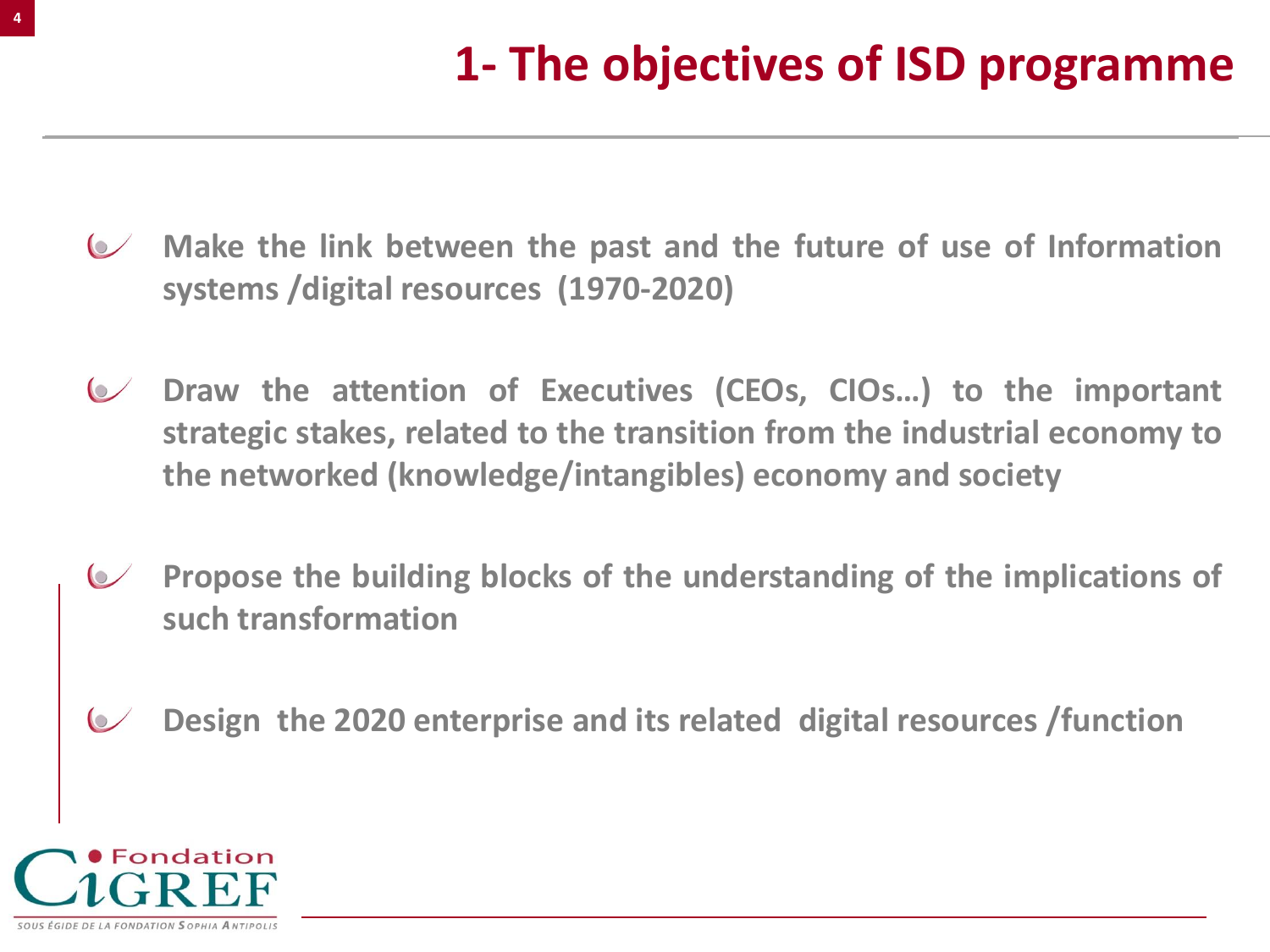### **-2-**

# **The programme results: 25 proposals, one production system**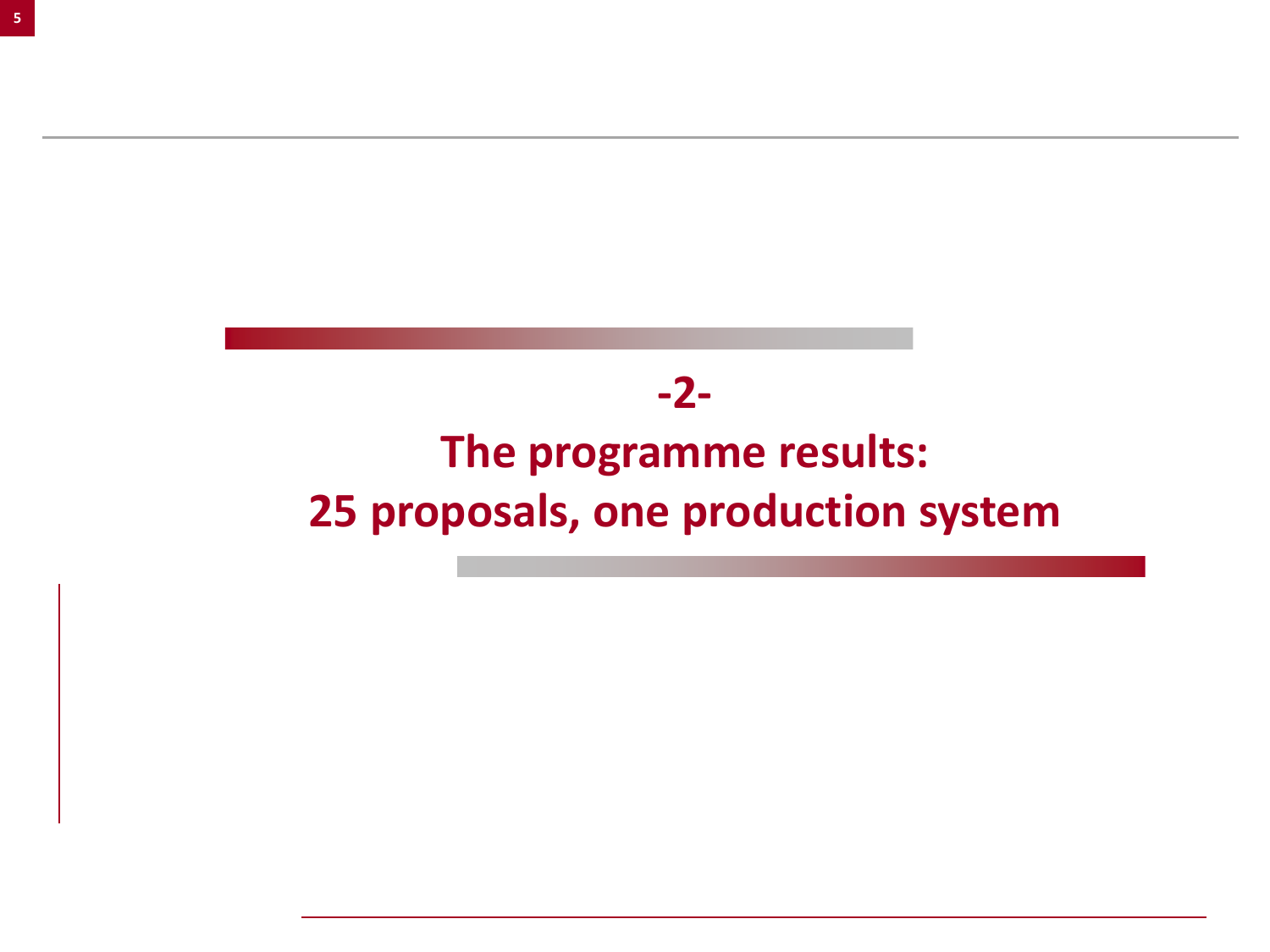# **2.1-ISD Programme and the digital transformation**  *25 proposals / 7 dimensions*

#### **I-Emerging business models**

**II- Work, coordination and digital uses**

**III- Internal innovation practices**

**IV- Open (external) innovation practices**

**V- Enterprise space and knowledge flows**

**VI-The social and ethical dimensions of use**

**VII- Data, intellectual property, and the specificity of digital**

|   | <b>P1</b> | <b>P2</b>  | P <sub>3</sub> | <b>P4</b>       | <b>P5</b>  |
|---|-----------|------------|----------------|-----------------|------------|
|   | <b>P6</b> | <b>P7</b>  | P <sub>8</sub> | P <sub>9</sub>  | <b>P10</b> |
| ▲ | P11       | <b>P12</b> | <b>P13</b>     | P14             | <b>P15</b> |
|   | P16       | <b>P17</b> | <b>P18</b>     | P <sub>19</sub> | <b>P20</b> |
|   | P21       | <b>P22</b> | <b>P23</b>     | <b>P24</b>      | <b>P25</b> |
|   |           |            |                |                 |            |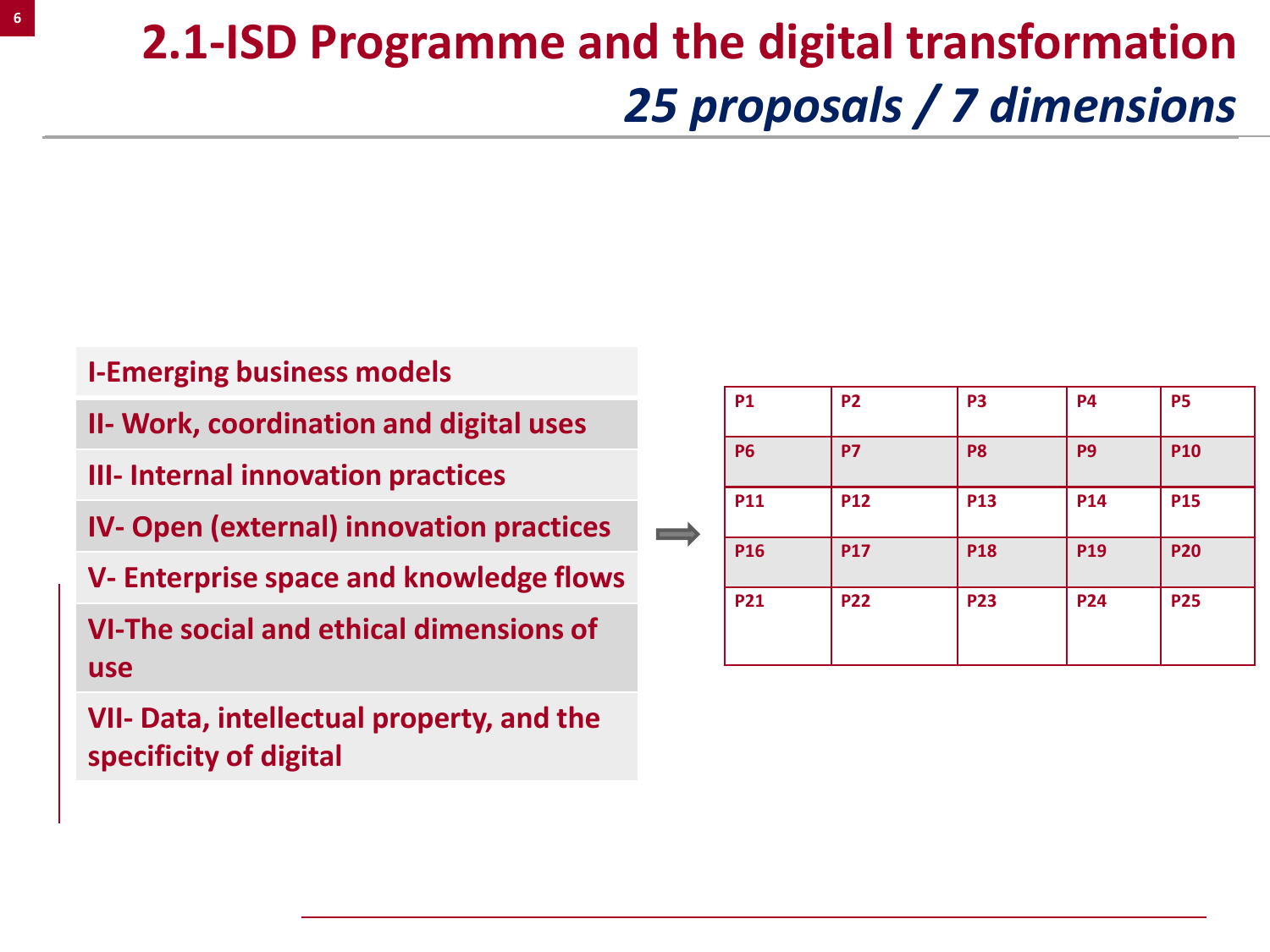# **2.2. DESIGNING THE 2020 ENTERPRISE:** *The conceptual building blocks*

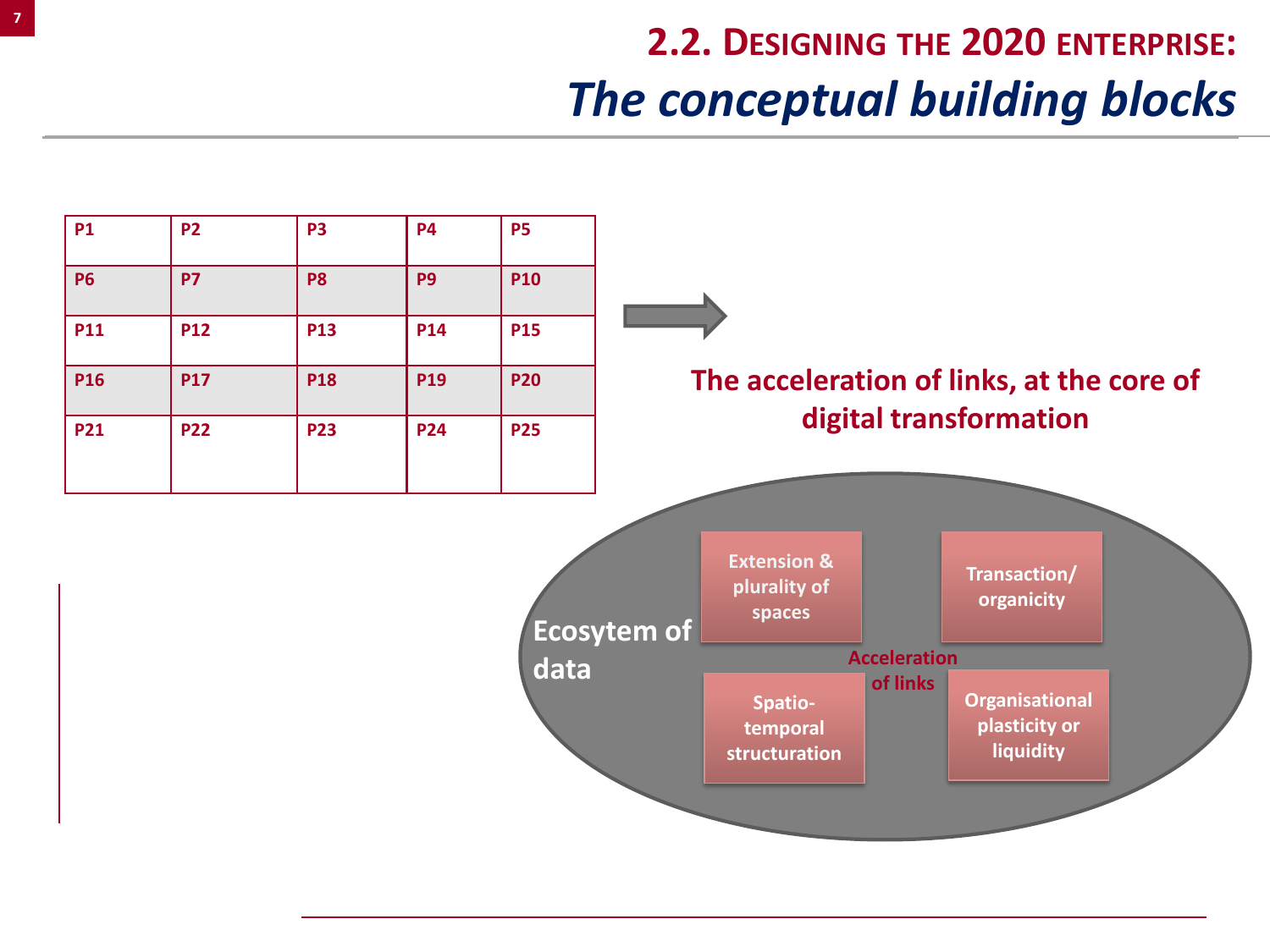

### **2.2. DESIGNING THE 2020 ENTERPRISE:** *The conceptual building blocks From Lean Production to Acceluction*

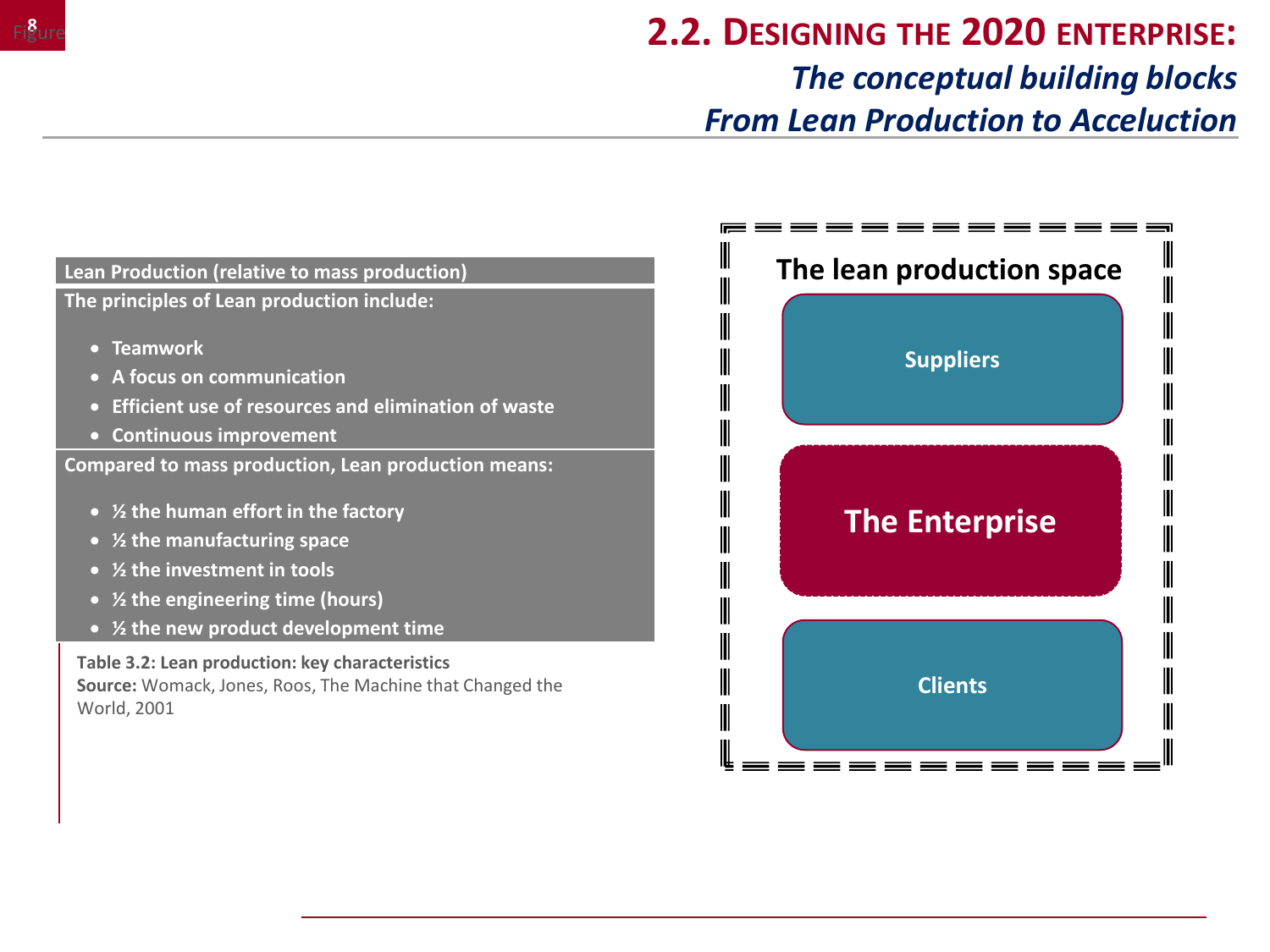### **2.2. DESIGNING THE 2020 ENTERPRISE:** *The conceptual building blocks From Lean Production to Acceluction*

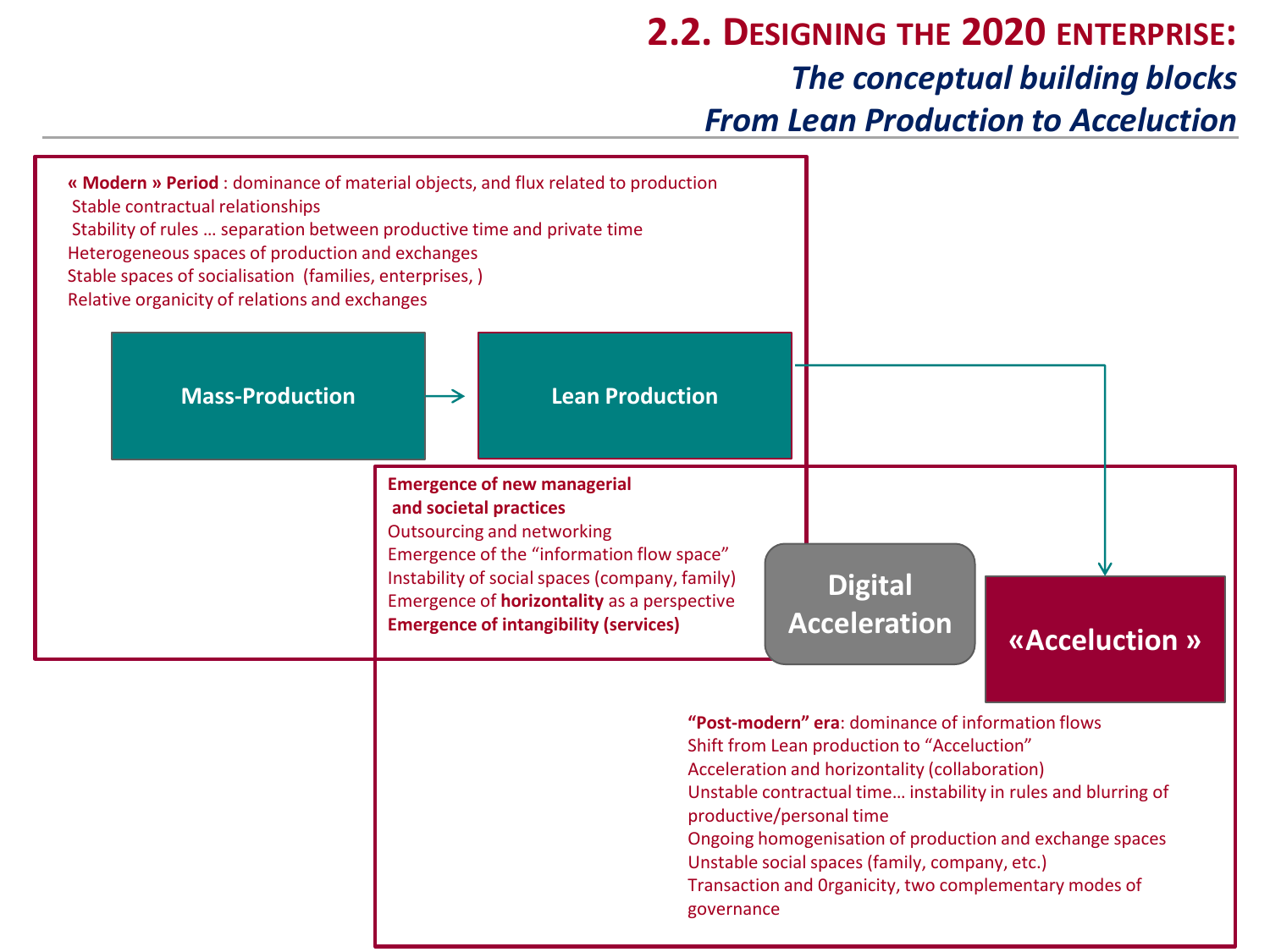## **-III-The 2020 enterprise: its value creation spaces and underlying tensions**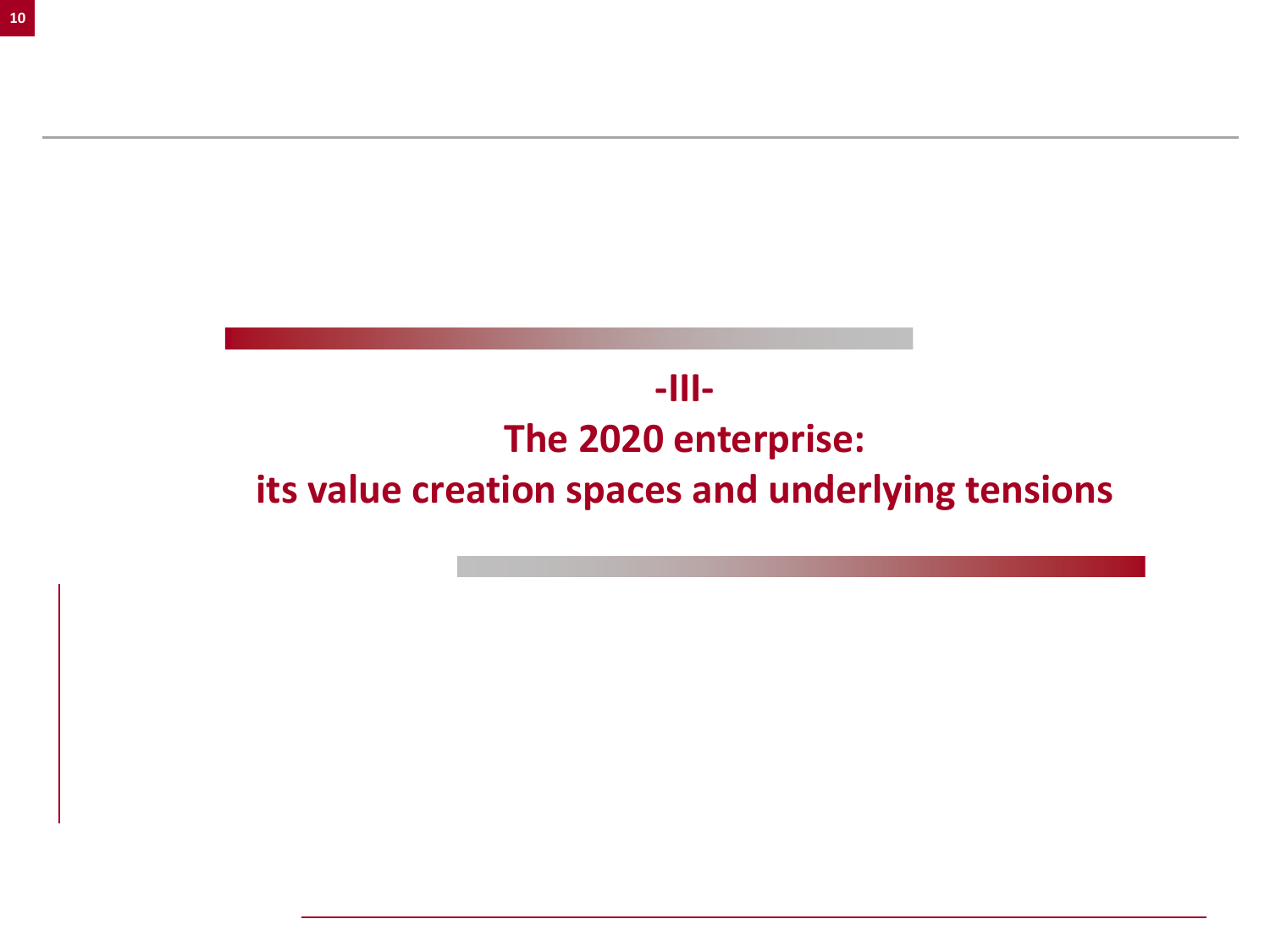#### **3.1. The 2020 enterprise: its value creation spaces**

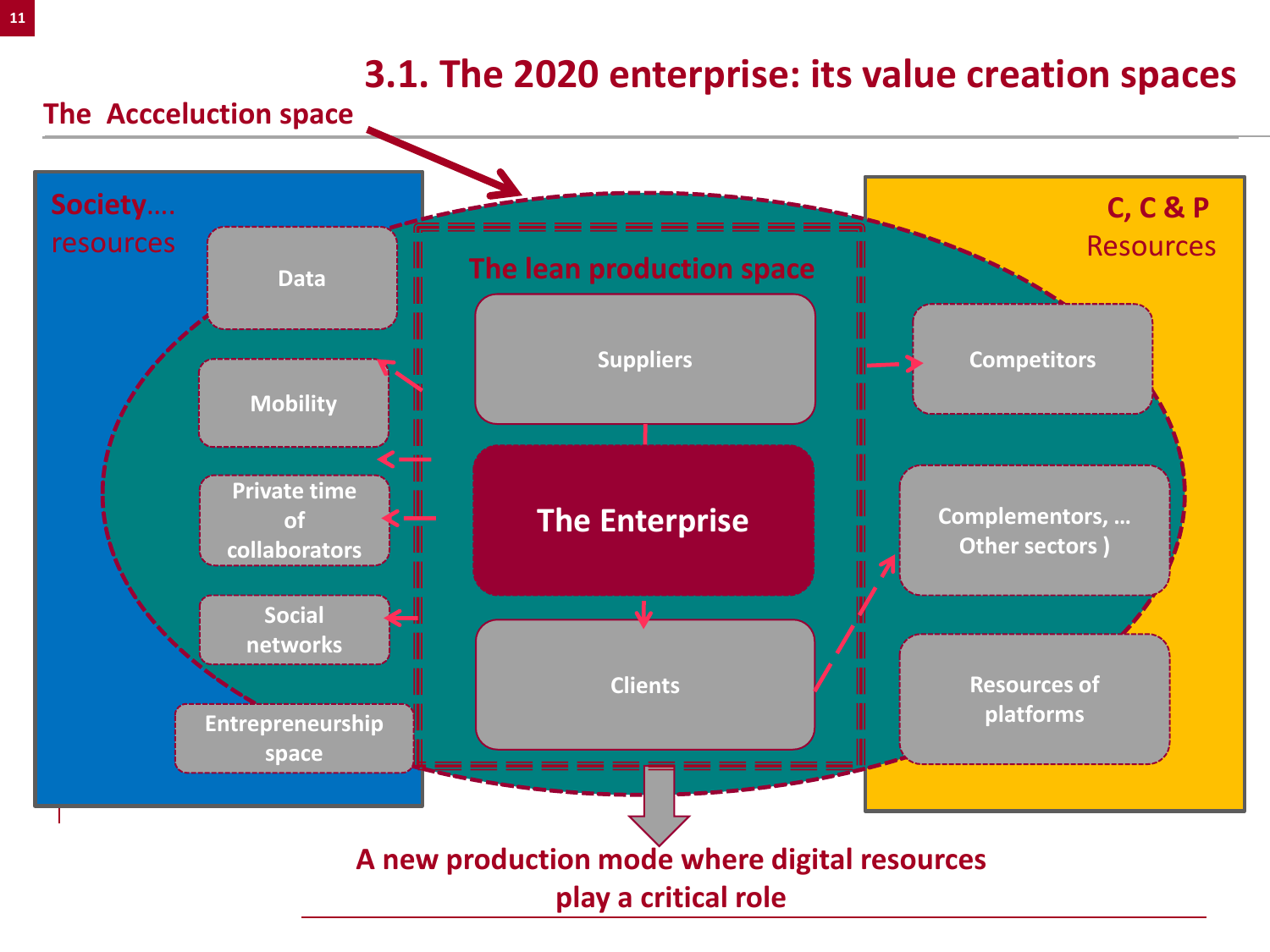# **3.2 -The 2020 enterprise:**

## *A space of tensions*

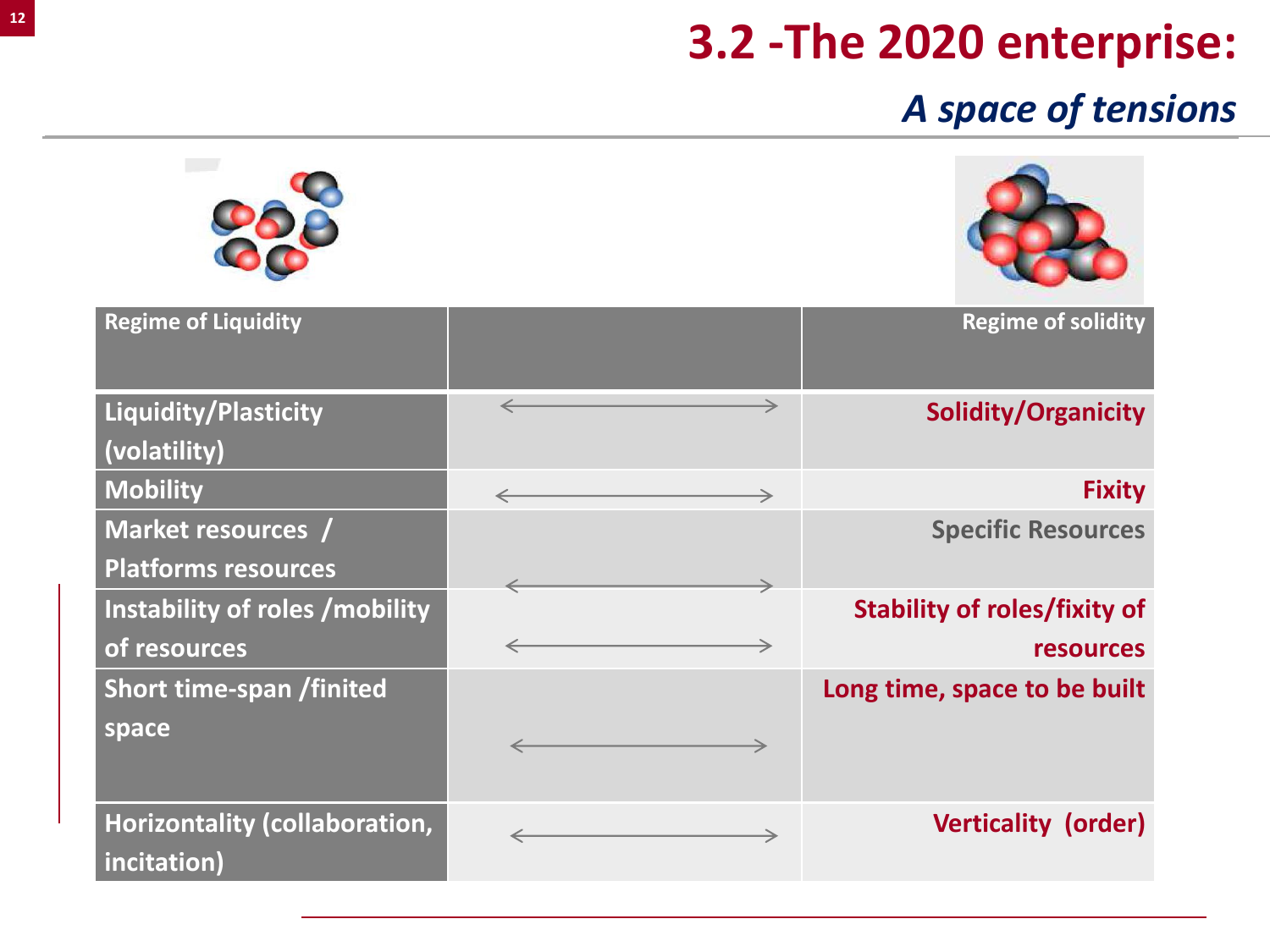# **3.3 -The 2020 enterprise:**

## *A space of tensions*

| <b>UNDERLYING TENSIONS</b> |                                                                                                     | <b>CONCRETE MANAGEMENT SITUATIONS</b>                                                                                                                                                                                                                                                                                                                                                                                                                                                                                            |
|----------------------------|-----------------------------------------------------------------------------------------------------|----------------------------------------------------------------------------------------------------------------------------------------------------------------------------------------------------------------------------------------------------------------------------------------------------------------------------------------------------------------------------------------------------------------------------------------------------------------------------------------------------------------------------------|
|                            | <b>MOBILITY / FIXITY</b>                                                                            | What business models for mobile uses in the enterprise?<br>$\bullet$<br>How can we turn mobility into an effective front office?<br>$\bullet$<br>How do we redeploy staff from fixed-status tasks to mobile statuses?<br>$\bullet$<br>What are the appropriate coordination mechanisms?<br>$\bullet$                                                                                                                                                                                                                             |
| n                          | <b>MARKET RESOURCES</b> /<br><b>PLATFORM RESOURCES</b><br>/ OWN RESOURCES                           | How do we make trade-offs between own investments (legacy, internal teams)<br>$\bullet$<br>and market resources (cloud, etc.)?<br>How do we manage the question of intellectual property rights and digital<br>$\bullet$<br>assets (proprietary rights, shared rights)?<br>How do we deploy digital platforms, and how do we manage the data issue?<br>$\bullet$<br>How can we integrate external spaces (social networks)?<br>$\bullet$<br>How do we handle the question of joint resources (including employees)?<br>$\bullet$ |
|                            | <b>UNSTABLE ROLES,</b><br><b>MOBILE RESOURCES</b><br><b>STABLE ROLES, FIXED</b><br><b>RESOURCES</b> | In partner relationships (customer, suppliers, etc.) how do we assess the<br>$\bullet$<br>stability of roles and statuses (will customers always be customers)?<br>What stability is there for investments, and so for the return on investment for<br>$\bullet$<br>resources allocated to our customers and partners?                                                                                                                                                                                                           |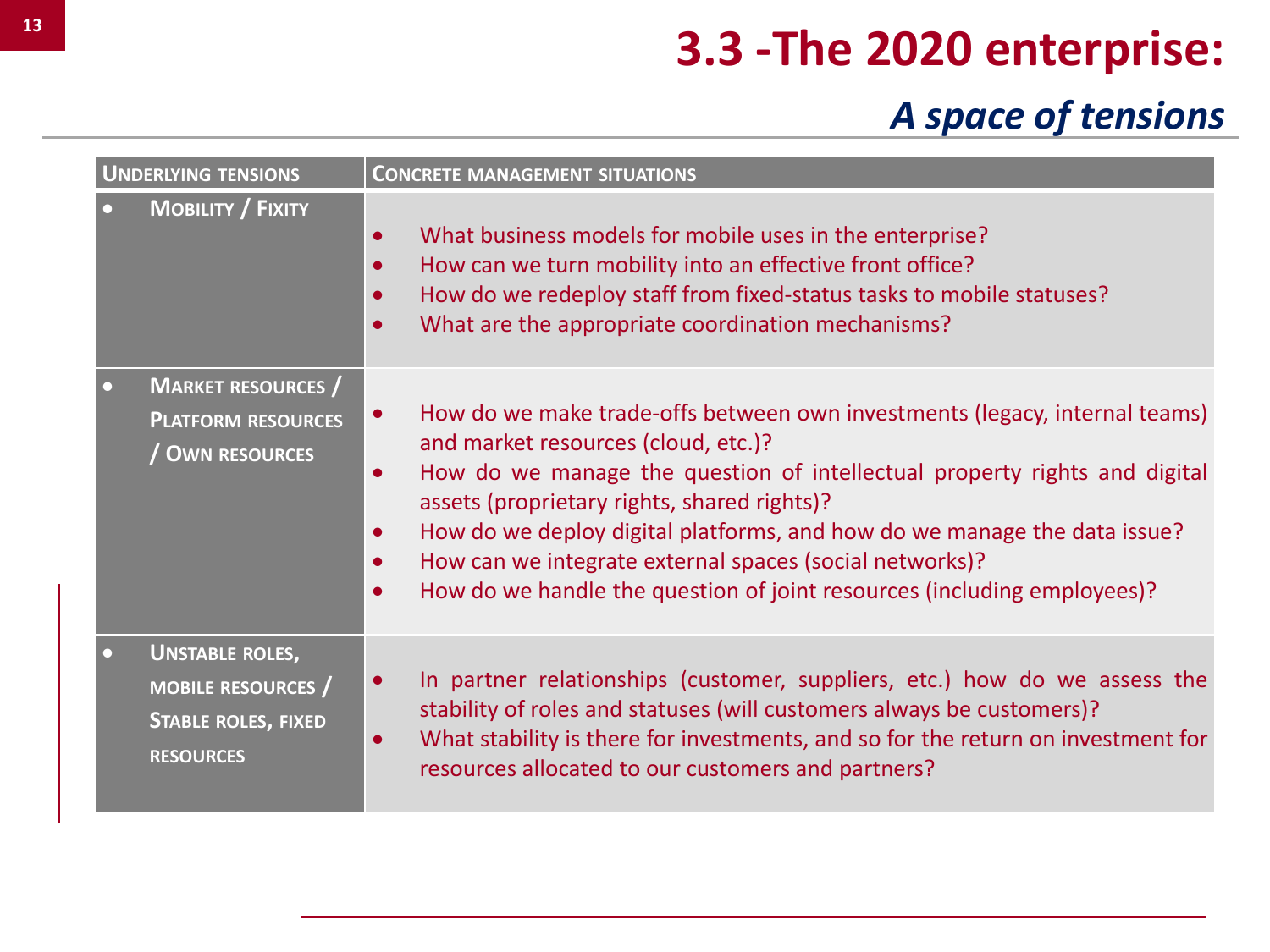# **3.3 -The 2020 enterprise:** *A space of tensions*

|           | <b>UNDERLYING TENSIONS</b>                                            | <b>CONCRETE MANAGEMENT SITUATIONS</b>            |                                                                                                                                                                                                                                                                                                                                                                                                              |  |
|-----------|-----------------------------------------------------------------------|--------------------------------------------------|--------------------------------------------------------------------------------------------------------------------------------------------------------------------------------------------------------------------------------------------------------------------------------------------------------------------------------------------------------------------------------------------------------------|--|
| $\bullet$ | SHORT TIMESPANS, FINITE SPACE / LONG<br>TIMESPANS, NEW SPACE TO BUILD | $\bullet$<br>$\bullet$                           | What is the timespan of the company's activities (R&D, design,<br>innovation)? If the timespan is short, which particular tensions<br>need to be identified? What coordination mechanisms should<br>we deploy?<br>What is the (short-term) impact of acceleration on the<br>company's working climate (stress, employment relations,<br>$etc.$ )?                                                            |  |
| $\bullet$ | HORIZONTALITY-COLLABORATION /<br><b>VERTICALITY-ORDER-HIERARCHY</b>   | $\bullet$<br>$\bullet$<br>$\bullet$<br>$\bullet$ | What incentive systems for Generations C and Y?<br>How do we trade off between horizontality and verticality?<br>What role can the central functions (general and functional<br>departments) play?<br>What is the right incentive system? How do we define its<br>control (time, task, and performance monitoring) and what<br>adjustments are required?<br>How much tension is acceptable to our employees? |  |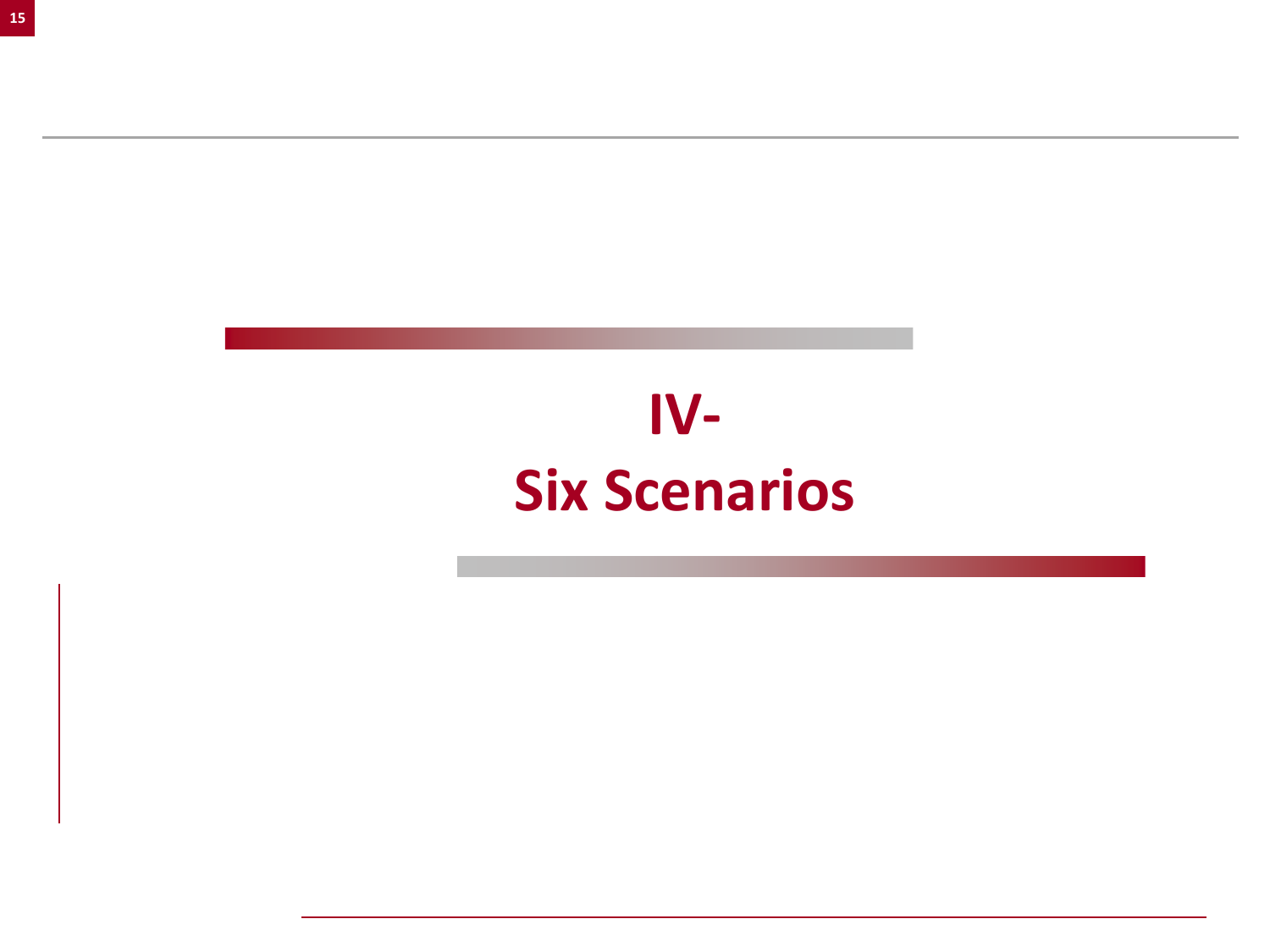| Polyspaces            | <b>Back to basics</b> | <b>Mesospaces</b>    |
|-----------------------|-----------------------|----------------------|
|                       |                       |                      |
|                       |                       |                      |
|                       |                       | h                    |
| <b>Platforms rule</b> | <b>Network</b>        | <b>Resistance to</b> |
|                       | abundance             | digital              |
|                       |                       |                      |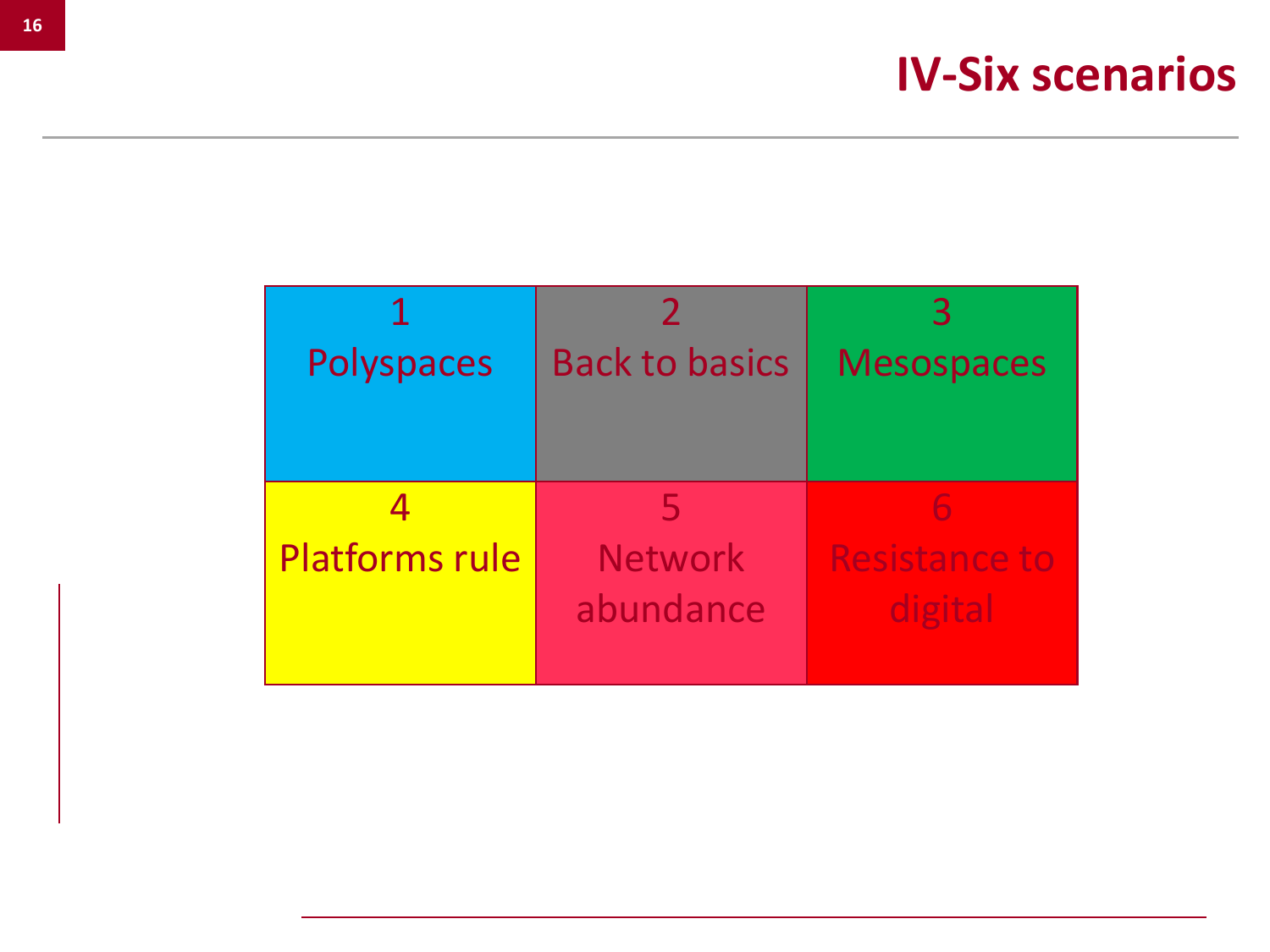| <b>Polyspaces</b> | Back to        | <b>Mesospace</b> |
|-------------------|----------------|------------------|
|                   | basics         |                  |
|                   |                |                  |
| <b>Platforms</b>  | <b>Network</b> | Resistance       |
| rule              | abundance      | to digital       |

| $\bullet$ | The 2020 enterprise will have to select the types of links it needs to develop                                                      |
|-----------|-------------------------------------------------------------------------------------------------------------------------------------|
| $\bullet$ | Open innovation practices, crowdsourcing, and the use of markets reach<br>maturity.                                                 |
| $\bullet$ | At the societal level, the current heterogeneity of norms and rules enables<br>enterprises to capitalize on links with these spaces |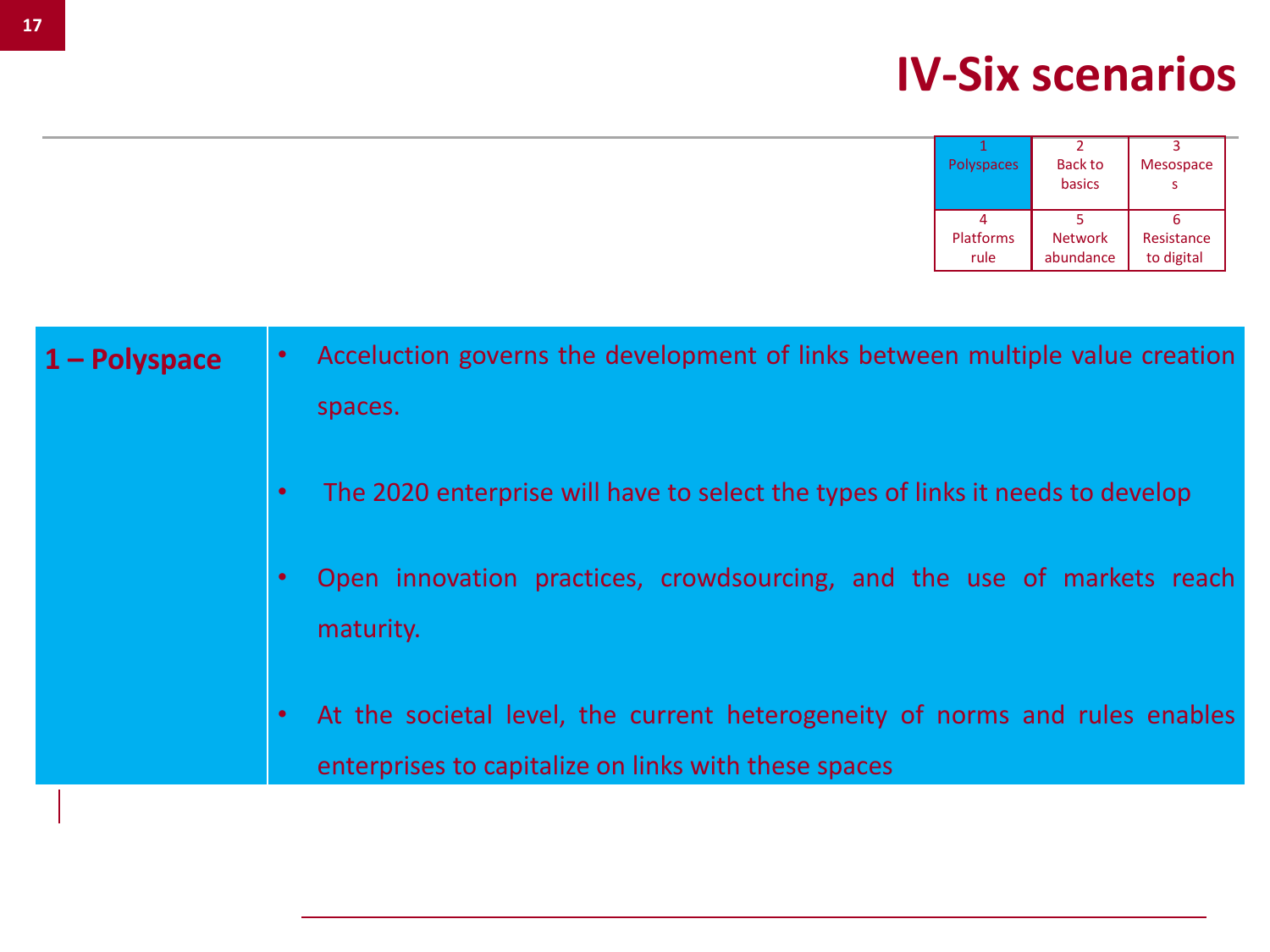| <b>Polyspaces</b> | Back to        | <b>Mesospace</b> |
|-------------------|----------------|------------------|
|                   | basics         |                  |
|                   |                |                  |
|                   |                |                  |
| <b>Platforms</b>  | <b>Network</b> | Resistance       |
| rule              | abundance      | to digital       |

| <b>2 – Back to basics</b> | $\ \cdot\ $ In this scenario, the 2020 enterprise refocuses its activities internally. |
|---------------------------|----------------------------------------------------------------------------------------|
|---------------------------|----------------------------------------------------------------------------------------|

• **The practices of outsourcing, massive use of the Cloud, and more generally of the market, reach their limits,**

• **acceluction is expressed in two ways: internally, via the acceleration of business and management processes (R&D, innovation, IT…), and externally, via coordination with partners, the securing of market positions, and the development of the customer experience.**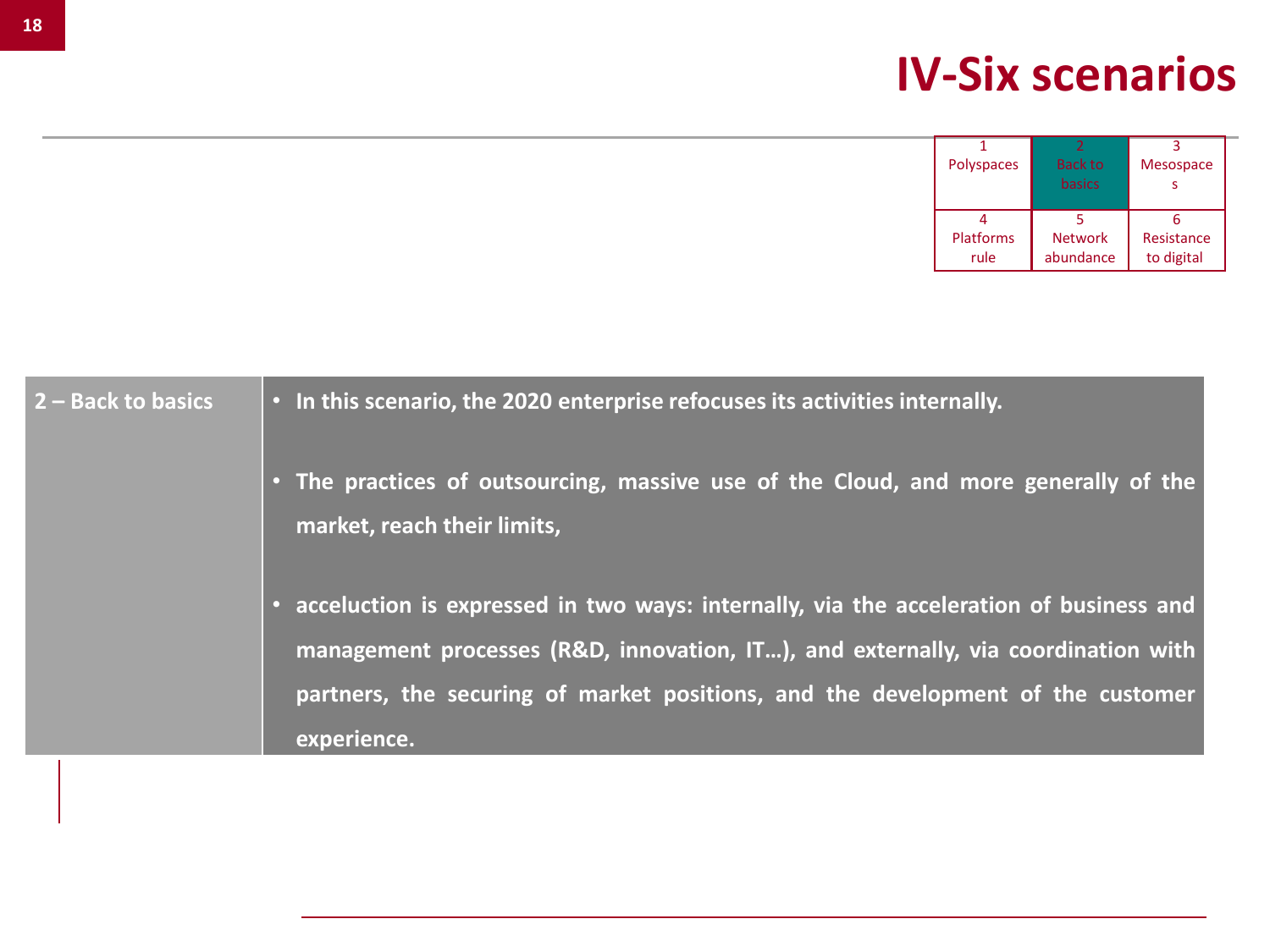| <b>Polyspaces</b> | <b>Back to basics</b> | <b>Mesospaces</b>    |
|-------------------|-----------------------|----------------------|
|                   |                       |                      |
|                   |                       |                      |
|                   |                       |                      |
| <b>Platforms</b>  | <b>Network</b>        | <b>Resistance to</b> |
| rule              | abundance             | digital              |

| $3 -$ Mesospaces | The 2020 enterprise focuses its acceluction efforts on developing links between spaces of different<br>statuses (networks, communities, territories, enterprises), often with a local or territorial base, |
|------------------|------------------------------------------------------------------------------------------------------------------------------------------------------------------------------------------------------------|
|                  | but sometimes with a global reach (such as large science campuses like Saclay).                                                                                                                            |
|                  | These links are both transactional and organic. The variety of statuses and structures is a key<br>dimension here.                                                                                         |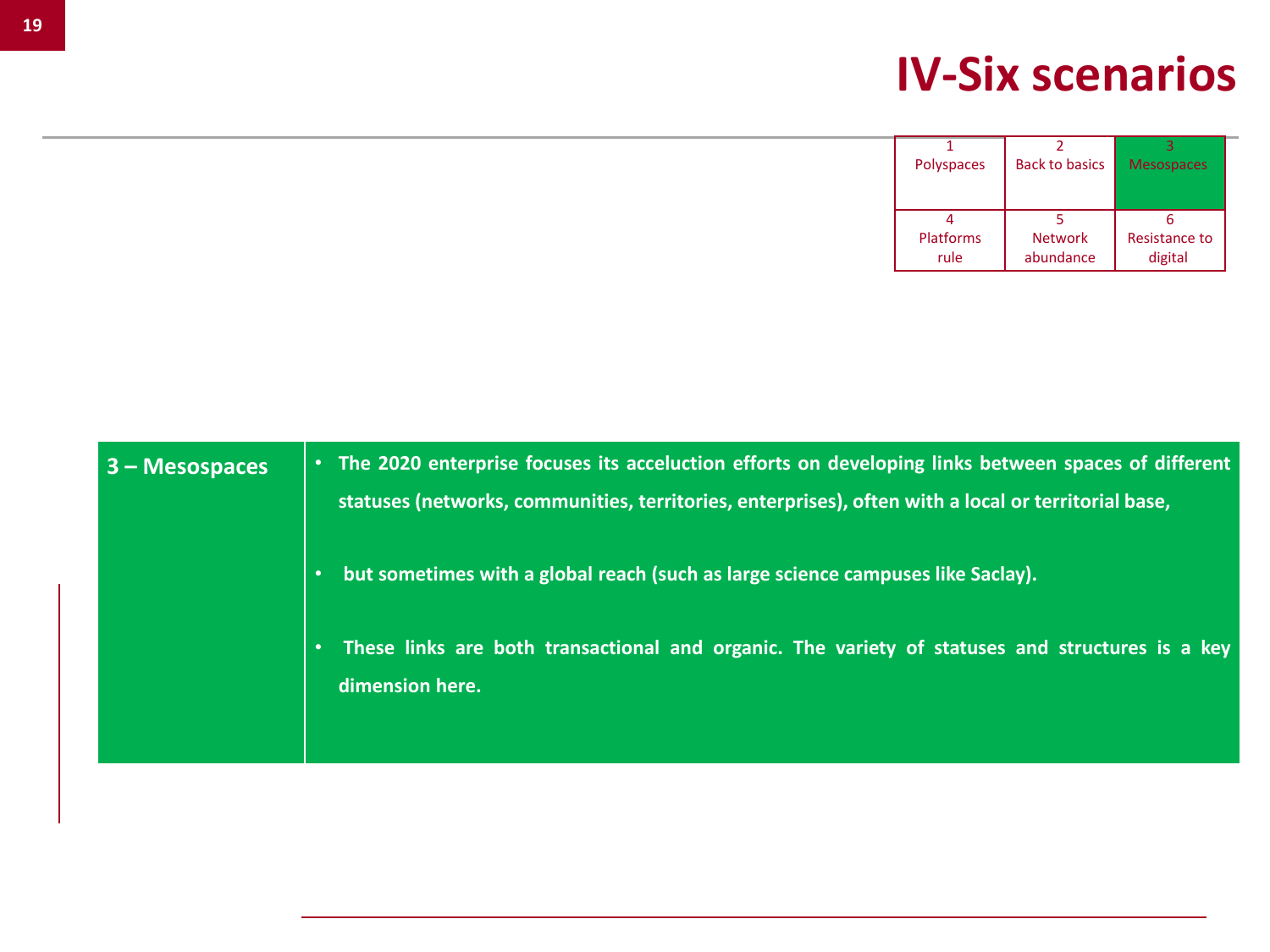| <b>Polyspaces</b>     | <b>Back to basics</b> | <b>Mesospaces</b> |
|-----------------------|-----------------------|-------------------|
|                       |                       |                   |
|                       |                       |                   |
|                       |                       |                   |
| <b>Platforms rule</b> | <b>Network</b>        | Resistance to     |
|                       | abundance             | digital           |

#### **4 – Platforms rule** • **THIS SCENARIO STRESSES THE PLATFORM DIMENSION OF DIGITAL.**

- **THE 2020 ENTERPRISE FINDS ITS DIGITAL STRATEGY HEAVILY DEPENDENT ON ITS OWN PLATFORM STRATEGY, AS** WELL AS ON ITS LINKS WITH THE MAJOR DIGITAL PLATFORMS, WHICH DOMINATE AND CAPTURE THE LION'S SHARE **OF THE VALUE CREATED.**
- **INNOVATIONS ARE ORGANIZED AND ARTICULATED AROUND THESE GLOBAL-SCALE PLATFORMS.**
- **THE PLATFORM STRUCTURE BECOMES THE HUB AROUND WHICH MOST DIGITAL ACTIVITIES ARE ORGANIZED. ACCELUCTION PLAYS AN IMPORTANT ROLE HERE IN LINKS BETWEEN PLATFORMS AND THEIR CLIENT/PARTNERS, AS WELL AS WITH USERS (ESTABLISHING PROFILES, SERVICE OFFERINGS, ETC.).**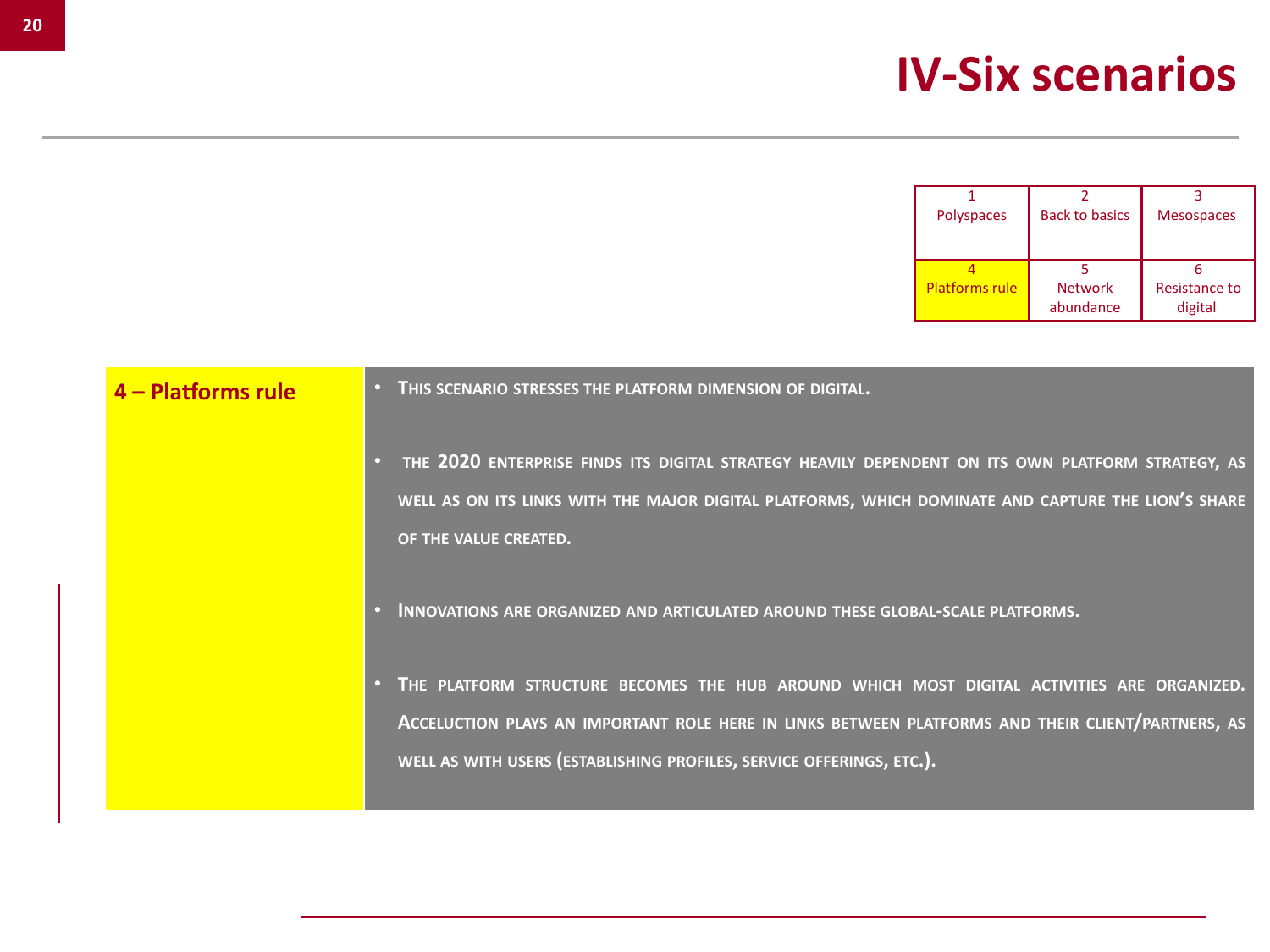| <b>Polyspaces</b> | <b>Back to</b> | <b>Mesospace</b> |
|-------------------|----------------|------------------|
|                   | basics         |                  |
|                   |                |                  |
|                   |                |                  |
| <b>Platforms</b>  | <b>Network</b> | Resistance       |
| rule              | abundance      | to digital       |

- **5 – Network abundance Under this scenario, the 2020 enterprise harnesses the full potentialities of digital, notably through strong connection between physical and virtual spaces. This scenario assumes that all legal, social (privacy) and technical uncertainties have been resolved regarding the availability, circulation and monetization of data. It is in this scenario that acceluction acquires its full meaning.**
	- **Value is created by the acceleration of links between physical objects and virtual spaces, between different business data (proprietary, joint, non-proprietary), and between (and within) businesses. The digital spaces thus defined become essential levers of digital transformation. By leveraging network abundance, enterprises amplify the growth of their business.**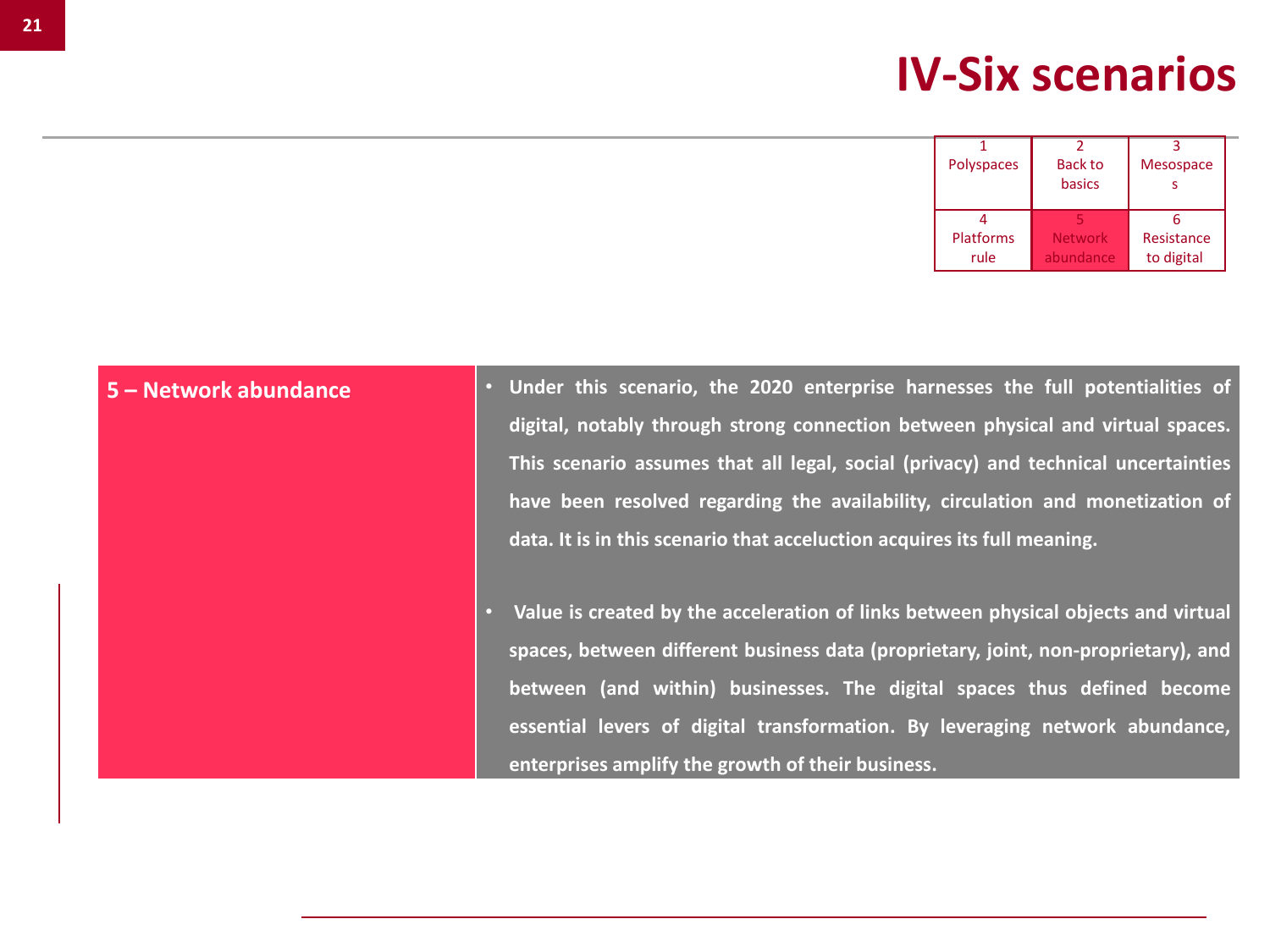| <b>Polyspaces</b> | <b>Back to</b> | <b>Mesospace</b> |
|-------------------|----------------|------------------|
|                   | basics         |                  |
|                   |                |                  |
|                   |                |                  |
| Platforms         | <b>Network</b> | Resistance       |
| rule              | abundance      | to digital       |

6 - Resistance to digital This scenario assumes a kind of social boycott of digital uses, or at least a certain **form of data-centric digital use, leading large sections of society to reject it. By resistance we mean here heightened vigilance about the use of personal or workrelated data in contexts where there are few controls. On top of this there is, at the international level, serious fragmentation of the legal framework, creating uncertainty that prevents uniform use of data globally. Under this scenario, the 2020 enterprise develops a strategy attentive to the ethical dimensions of use and their effectiveness. It co-constructs solutions with users, and shares the rent with them transparently. It also develops vigilance mechanisms on intellectual property aspects, in a fragmented legal context.**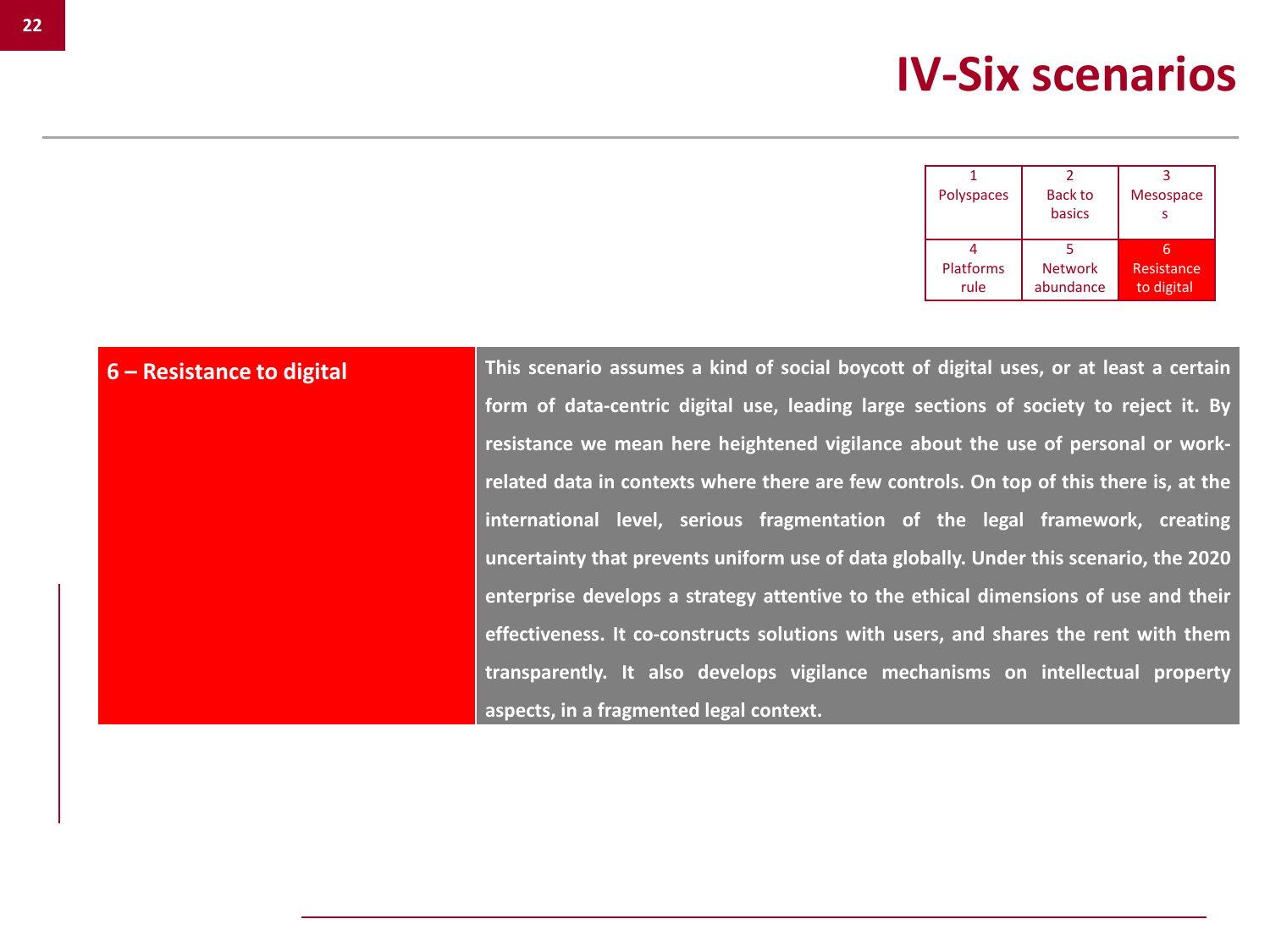**1-Managerial issues related to post-2020 digitality**

- The question of decision making
- The question of the real time
- The need for specialised skills
- The issue of organisational design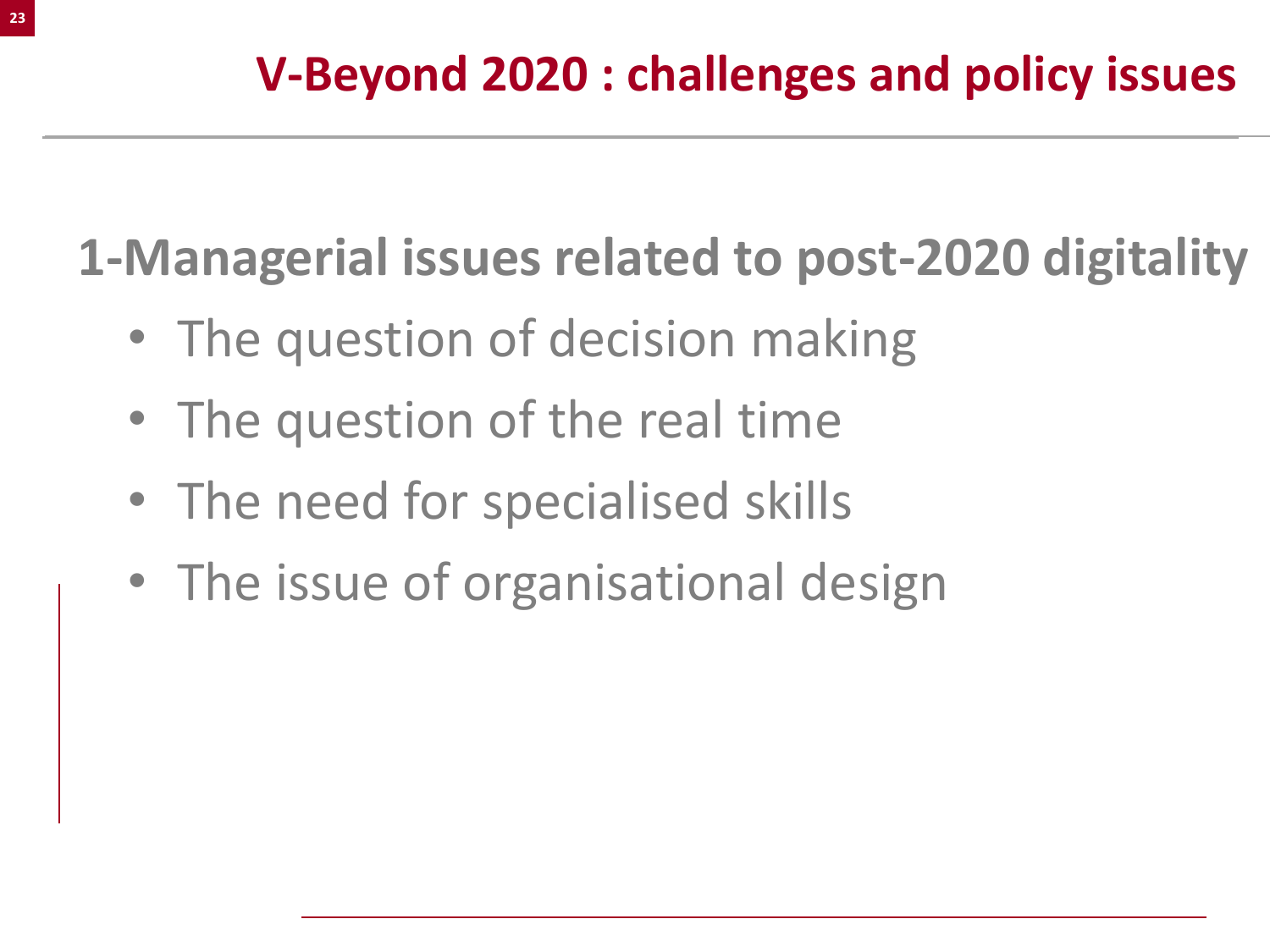**2-Societal issues related to post-2020 digitality**

- The status of employment and job opportunities
- Forms of social interaction
- Intangibility and digitality
- The issues of platforms (US vers China)